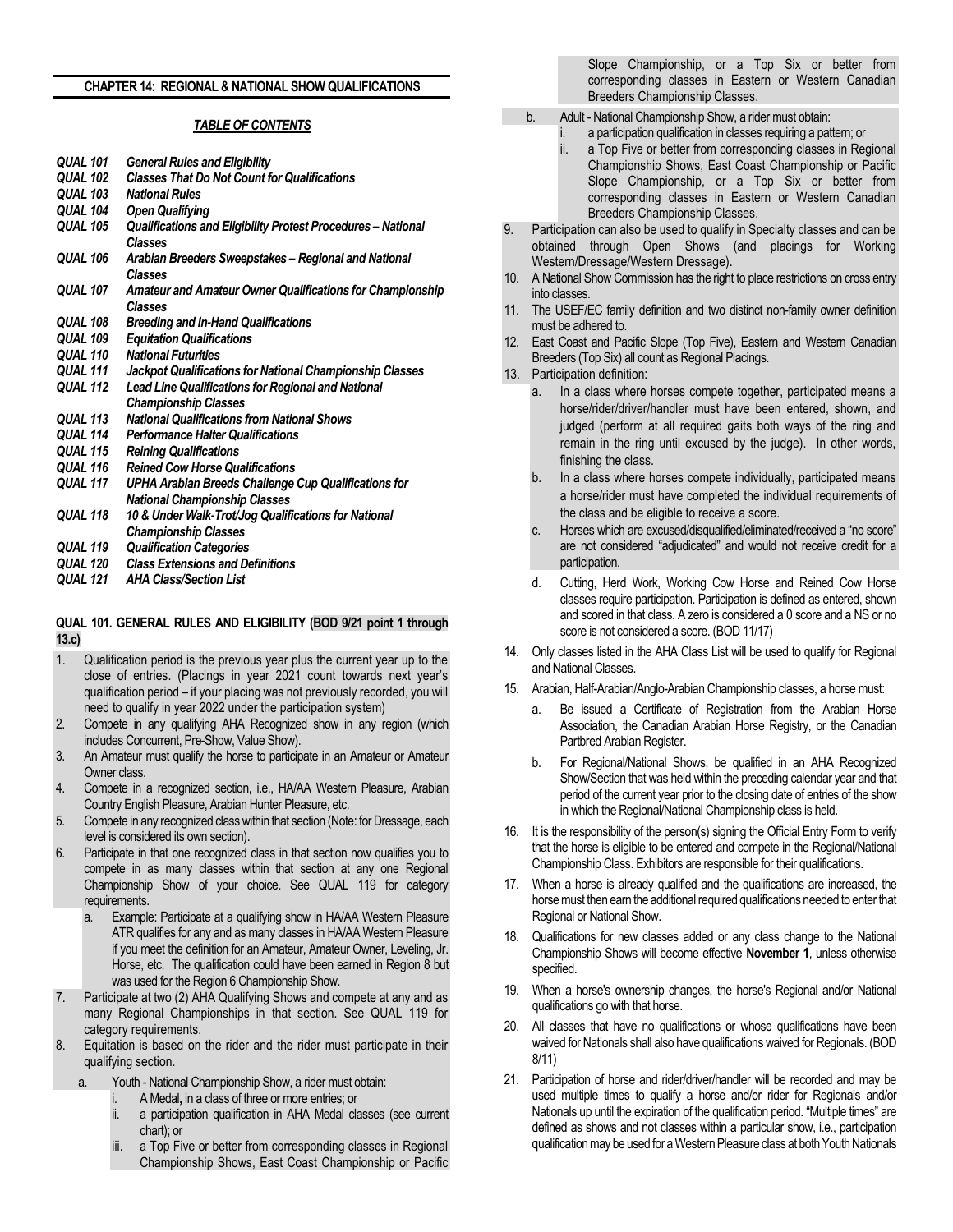(JO) and U.S. Nationals (AO). The same qualification can also be used for a Western Pleasure JT and JO at Youth Nationals.

### **QUAL 102. CLASSES THAT DO NOT COUNT FOR QUALIFICATIONS**

- 1. Classes will not count unless they use an AHA Approved Scoring System or successfully apply for and receive dispensation (Refer to COMP 510 – DISPENSATION) (Res. 20-13).
- 2. Classes which do not have a corresponding AHA class code will not count. (CAC 5/13) Also, Top Five placings in Regional Championship classes that do not correspond with classes and/or sections offered at the National Shows will not qualify for any National Championship class. (Refer to AHA Class List and Sections)
- 3. Mixed sex in Breeding and In-Hand classes will not qualify for Regional and National classes, **Exceptions**:
	- a. Half-Arabian/Anglo-Arabian colts (One Year & Under) which can be shown in yearling or weanling gelding classes and in Junior Gelding Horse Championships. (Note: Half-Arabian/Anglo-Arabian Colts One Year & Under are not eligible to advance to further Championships. For more information refer to USEF Rules).
	- b. For horses competing in Ranch Conformation, horses in each division may be shown together as one class or divided into Purebred, Half-Arabian, Stallions, Mares, Geldings, Open, Amateur, Youth, or in any combination deemed appropriate by show management. (Res. 15-20)
- 4. Local Futurities.
- 5. Any class added to an AHA Recognized Show or Section that is not in compliance with AHA rules.
- 6. A National Top Ten or a Top Ten from any other show does not qualify for future Regionals or Nationals.
- 7. The following do not qualify a horse for Regional Championship classes:
	- a. Top Five, Champion or Reserve Champion from Regional, East Coast or Pacific Slope Championship classes.
	- b. Top Six, Champion or Reserve Champion from the Eastern or Western Canadian Breeders Championship classes.

### **QUAL 103. NATIONAL RULES**

- 1. To compete in National Championship classes:
	- a. Horses must be one year of age or older for Breeding/In-Hand classes at U.S., Canada and Sport Horse Nationals.
	- b. Be three years of age or older for Breeding/In-Hand classes at Youth.
	- c. Be three years of age or older for performance classes at U.S., Canada, Sport Horse and Youth Nationals. (BOD 2/11)
	- d. Yearlings and 2 Year Old's may only compete in the age specific National class; cross entry into Open, ATR/H or AOTR/H is not permitted.
- 2. Horses must be properly entered in the National Championship class prior to the final deadline of entries on the appropriate entry form found in the Omnibus or the AHA web site. If not qualified at the time the Official Entry Form is submitted or AHA cannot verify qualifications when acknowledgements are sent, the owner/agent must provide a completed Verification of Qualification Form prior to receiving an exhibitor number with the date, show or event and class. For online entries see AHA Omnibus.
- 3. For Nationals, the closing date of entries will be determined by that National Show Commission. (Res. 50-12)

### **QUAL 104. OPEN QUALIFYING**

Cutting, Working Cow Horse, Reining, Reined Cow Horse, Working Hunters, Jumpers, Hunter Hack, Dressage, Eventing, Combined Driving and Carriage Pleasure Driving may qualify in an Open Qualifying USEF/EC Competition (participation). Exhibitors must fulfill all requirements according to the Chapter 15 "AHA Open Qualifying Competitions". (BOD 8/02) (BOD 5/07)

#### **QUAL 105. QUALIFICATIONS AND ELIGIBILITY PROTEST PROCEDURES – NATIONAL CLASSES**

1. Any deficiency in a horse's qualifications or eligibility for any National Championship class must be protested, if at all, pursuant to the USEF/EC rules

for protests within 48 hours after the conclusion of the National Show involved. If the person protesting was aware of, or should have been aware of, the horse's deficient qualifications or eligibility prior to the expiration of that 48-hour period. In appropriate and clear cases brought before it no later than 48 hours after the conclusion of the show, the National Show Commission for the National Show involved may, upon 12 hours' notice of an opportunity to be heard, bar from competition, or remove and redistribute any titles and associated prizes won at that show, by any horse determined to be ineligible or unqualified for the class or classes involved.

- 2. Any deficiency in a horse's qualifications or eligibility for any National Championship class that is discovered by the protester later than 48 hours after the conclusion of the National Show, and could not have been discovered sooner, may be the subject of a protest to the Executive Committee. Any such protest must be made in writing no later than 12 months after the conclusion of the National Show for which the horse's qualifications or eligibility are alleged to have been deficient. In appropriate cases, the Executive Committee may, upon 7 days' notice of an opportunity to be heard, remove and redistribute any titles and associated prizes won at a National Show by any horse determined to have been ineligible or unqualified for the class or classes involved.
- 3. No protest of any deficiency in a horse's qualifications or eligibility for any National Championship class brought later than 12 months after the conclusion of the National Show involved will be considered, except as part of a complaint which has been forwarded to the Ethical Practice Review Board alleging an ethical violation.

#### **QUAL 106. ARABIAN BREEDERS SWEEPSTAKES – REGIONAL AND NATIONAL CLASSES**

### **GENERAL**

1. Refer to the Chapter 18, Arabian Breeders Sweepstakes for complete program rules and enrollment fees**.**

### **REGIONAL**

2. Regional Arabian and Half-Arabian/Anglo-Arabian yearlings that have won a 1<sup>st</sup> place in a Sweepstakes Class in one Regional Show cannot compete in the same class in any other Regional Show.

## **NATIONAL**

- 3. Sweepstakes Yearlings must qualify for U.S. Nationals by earning a Top Ten ribbon in the Regional Yearling Sweepstakes class. For Canadian and Sport Horse Nationals, no qualifications are required other than the yearlings must be Breeding Entries.
- 4. No qualifications are required for the ABS Dressage Prospect Incentive, ABS \$15,000 Green Working Hunter Derby Championship, ABS Performance Halter and ABS Amateur Owner Jackpot classes. All participants must be entered into the Arabian Breeders Sweepstakes Program as Breeding/Original Entries. Refer to SWP 116.

#### **QUAL 107. AMATEUR AND AMATEUR OWNER QUALIFICATIONS FOR CHAMPIONSHIP CLASSES**

It is the responsibility of the Amateur / Amateur Owner to abide by this rule.

## **AMATEUR**

1. All horses entering any Regional or National Amateur/Amateur Owner(AT/AO, AAT/AAO, JT/JO and Select/Choice/Elite Amateur/Amateur Owner) must have been qualified by an Amateur/Amateur Owner. Amateur can be any age.

### **AMATEUR OWNERS**

2. In order to compete in an Amateur Owner Championship class, the rider/driver/handler must be an Amateur Owner or fulfill the family definition for owner or co-owner rule under USEF.

## **QUAL 108. BREEDING AND IN-HAND QUALIFICATIONS**

- 1. In Breeding classes, stallions must earn Breeding qualifications in Stallion Breeding classes, mares must earn Breeding qualifications in Mare Breeding classes and geldings must earn In-Hand qualifications in Gelding In-Hand classes.
- 2. Qualifications earned as a stallion will be carried forth with the horse as a gelding if the horse is castrated.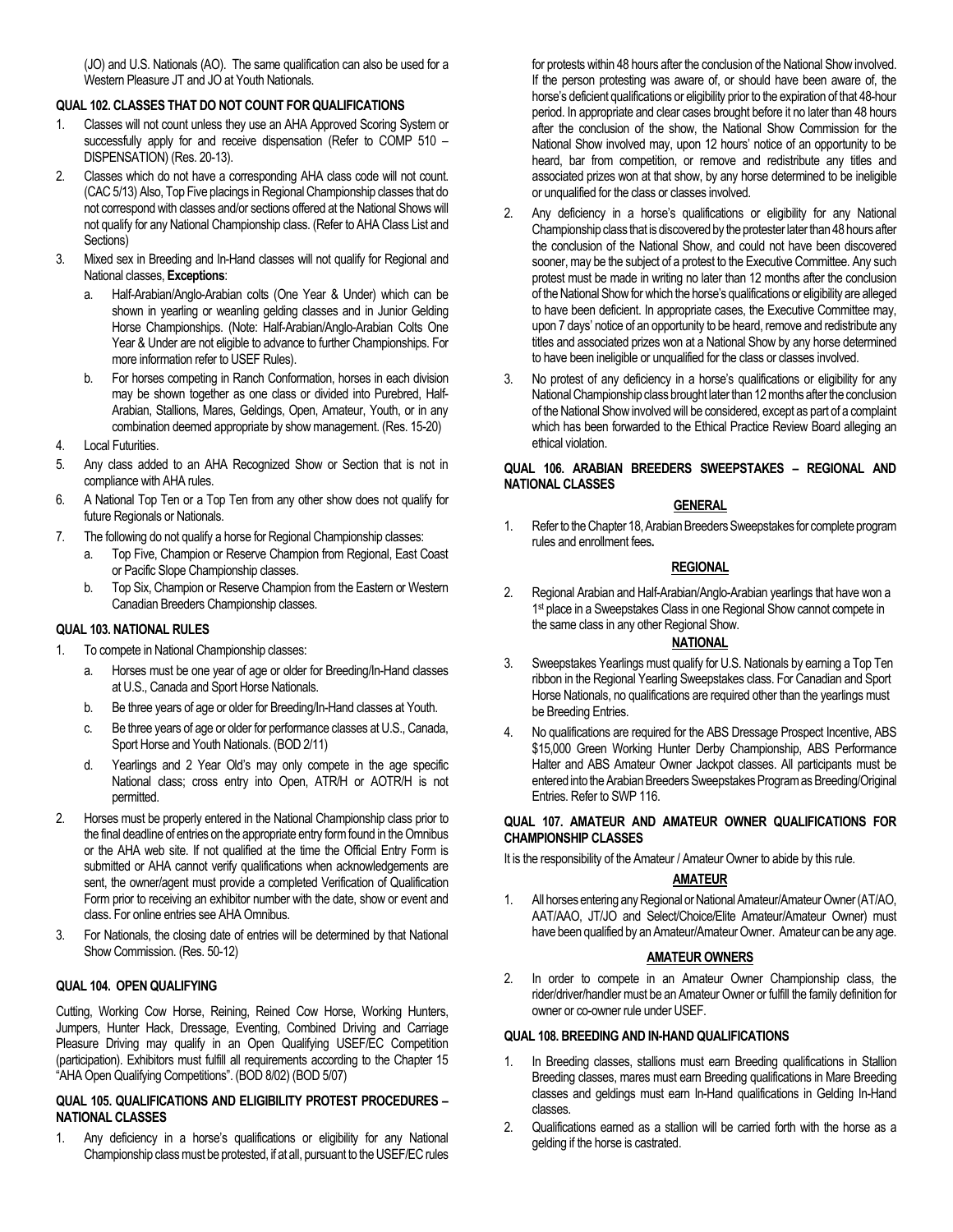# **QUAL 109. EQUITATION QUALIFICATIONS**

- 1. A rider need not use the horse on which the rider qualified. However, the horse used must be a registered Arabian, Half-Arabian, or an Anglo-Arabian, and riders must use the same horse throughout all phases of the competition unless the show veterinarian certifies that the horse used at the beginning is unsound and the required forms are filed at the horse Show Office.
- 2. Refer to QUAL 113 for qualifications pertaining to age of rider. The age of the rider determines the corresponding National Championship age group class entry.

**Example**: Providing the required qualifications have been met (within the equitation qualification time frame), a 13-year-old rider can advance to the 14- 18 age group without re-qualifying.

3. In the Equitation Division riders must qualify in the section/class in which they are entered. Equitation sections are Saddle Seat, Reining/Western Seat, Hunter Seat Over Obstacles, Hunter Seat Not to Jump, Western Horsemanship, Dressage Seat. (BOD 5/06)

# **QUAL 110. NATIONAL FUTURITIES**

- 1. For information regarding qualifications for the National Breeding and In-Hand Futurity, refer to the Chapter 19 on the National Halter Futurity for program rules and enrollment fees.
- 2. For information regarding qualifications for the National Performance Futurity and Maturity, refer to the Chapter 20 on the National Performance Futurity and Maturity for program rules and enrollment fees.

## **QUAL 111. JACKPOT QUALIFICATIONS FOR NATIONAL CHAMPIONSHIP CLASSES**

## **THE AHA CANADIAN NATIONAL ARABIAN GELDING, FILLY & COLT 2- YEAR-OLD JACKPOT CLASSES (BOD 11/05)**

1. Must qualify using the required participation from the AHA Recognized Class list in the appropriate qualifying section, Regional Top Five or an Eastern/Western Canadian Breeders Top Six. (BOD 11/12)

## **QUAL 112. LEAD LINE QUALIFICATIONS FOR REGIONAL AND NATIONAL CHAMPIONSHIP CLASSES**

The Lead Line Class exhibitors shall be at least two years of age and have not reached their 7th birthday (USEF/EC rules). The class requires no Regional or National qualifications.

## **QUAL 113. NATIONAL QUALIFICATIONS FROM NATIONAL SHOWS**

Beginning in year 2020, AHA Recognized National Champions are qualified for two additional years and may re-enter that National Championship class. Reserve National Champions are qualified for an additional year to re-enter that National Championship class (BOD 8/19). Previous 2019 and earlier AHA Recognized National Champions are qualified for life and may re-enter that National Championship class. Previous Lifetime qualifications earned may be used at any National Championship Show (as long as the class is offered). (BOD 3/12) Exceptions:

- 1. UPHA Equitation riders must re-qualify each year. (Refer to UPHA for complete rules and age of rider)
- 2. An Equitation rider qualified in 18 & under is not affected by a change in the age of the rider.
- 3. An Amateur Owner qualified horse is not affected by a change in the age of the Amateur Owner Rider (AAO or JO).
- 4. An Amateur qualified horse is not affected by a change in the age of the Amateur Rider (AAT or JT).
- 5. A National Championship earned in a Junior Horse Performance class will qualify that horse in that Junior Horse Performance class for as long as that horse is deemed a Junior Horse.
- 6. Beginning in year 2020, a National Champion in Dressage in an Arabian/Half-Arabian/Anglo-Arabian National Championship class is qualified for two additional years in that class including split Arabian and Half-Arabian/Anglo-Arabian classes. A National Championship in Dressage in an Arabian or Half-Arabian/Anglo-Arabian class is qualified for two additional years in that class including combined Arabian/Half-Arabian/Anglo-Arabian classes. (BOD 3/12) See above for 2019 and earlier Lifetime Champions. (BOD8/19)
- 7. A National Champion or Reserve National Champion in Sport Horse in an Arabian or Half-Arabian/Anglo-Arabian National Championship class may use this qualification for either Dressage Type or Hunter Type (but not both) when classes are split by type. (BOD 3/14)
- 8. The U.S. National Champion Arabian Open Senior Stallion or Arabian Open Senior Mare is no longer allowed to participate at the U.S. Nationals in their respective divisions after achieving said title. (BOD 11/15)
- 9. The Canadian National Champion Arabian Open Senior Stallion or Arabian Open Senior Mare is no longer allowed to participate at the Canadian Nationals in their respective divisions after achieving said title. (BOD 11/15)

# **QUAL 114. PERFORMANCE HALTER QUALIFICATIONS**

Must qualify using the criteria outlined in REQ 112.

# **QUAL 115. REINING QUALIFICATIONS**

Placings in the Non-Pro Divisions do not affect eligibility in the Open Divisions. Refer to USEF/EC Working Western Section, Reining Horse Class Specifications for Open and Non-Pro criteria. (Res. 42-10)

# **QUAL 116. REINED COW HORSE QUALIFICATIONS**

# **GENERAL**

- 1. **Limited Reined Cow/Boxing classes** Open to any qualified rider that has not taken a cow down the fence 3 actual runs in any judged class or event (classes in which a rider "goes down the fence" include Working Cow and Reined Cow Horse classes. A rider does not "go down the fence" in a Limited Reined Cow Horse/Boxing class or in Box-Drive-Box class). Being entered in a class that includes fence work will be counted as going down the fence REGARDLESS if the rider boxed the cow and pulled up before the run was completed. (Res. 35-10)
- 2. Non-Pro Limited/Boxing Competitors (50 years of age and older) this class is open to approved Non-Pro Limited/Boxing riders who comply with all eligibility rules (see NRCHA Non-Pro eligibility rules/USEF Amateur rules). (Res. 16-15)
	- a. May not go down the fence again in any judged class(es) or event(s) with the exception of horse sales.
	- b. May fall back into the Non-Pro Limited Reined Cow Horse/Boxing division/class only once.

## **QUAL 117. UPHA ARABIAN BREEDS CHALLENGE CUP QUALIFICATIONS FOR NATIONAL CHAMPIONSHIP CLASSES**

UPHA Equitation riders must re-qualify each year. Refer to the United Professional Horseman's Association for program rules and qualifications. Phone (859) 231-5070.

## **QUAL 118. 10 & UNDER WALK-TROT/JOG QUALIFICATIONS FOR NATIONAL CHAMPIONSHIP CLASSES**

The Walk-Trot/Jog Pleasure and Equitation classes for Arabians, Half-Arabians, and Anglo-Arabians are for exhibitors aged 10 and under. A rider must never have been judged in a class at a Recognized or Licensed Competition that required a canter or lope (**Exception:** Short Stirrup Reining Riders and Cross Rail 10 & Under Riders – see USEF/EC). (Res. 13-15)

- 1. A combined Walk-Trot/Jog Equitation/Pleasure class or a Walk-Trot/Jog class that does not specify whether it is a pleasure or equitation class will not be recorded.
- 2. Dressage 10 & under Walk-Trot classes may qualify using the USDF Intro to Dressage (Walk-Trot) tests.

# **QUAL 119. QUALIFICATION CATEGORIES (BOD 9/21)**

Category I – Main Ring

a. Regional Qualifications:

| İ.  | Participate at one (1) AHA Qualifying Show in order to compete at<br>one Regional Championship of your choice |
|-----|---------------------------------------------------------------------------------------------------------------|
| ii. | Participate at two (2) AHA Qualifying Shows in order to compete<br>at any and as many Regional Championships  |

b. National Qualifications: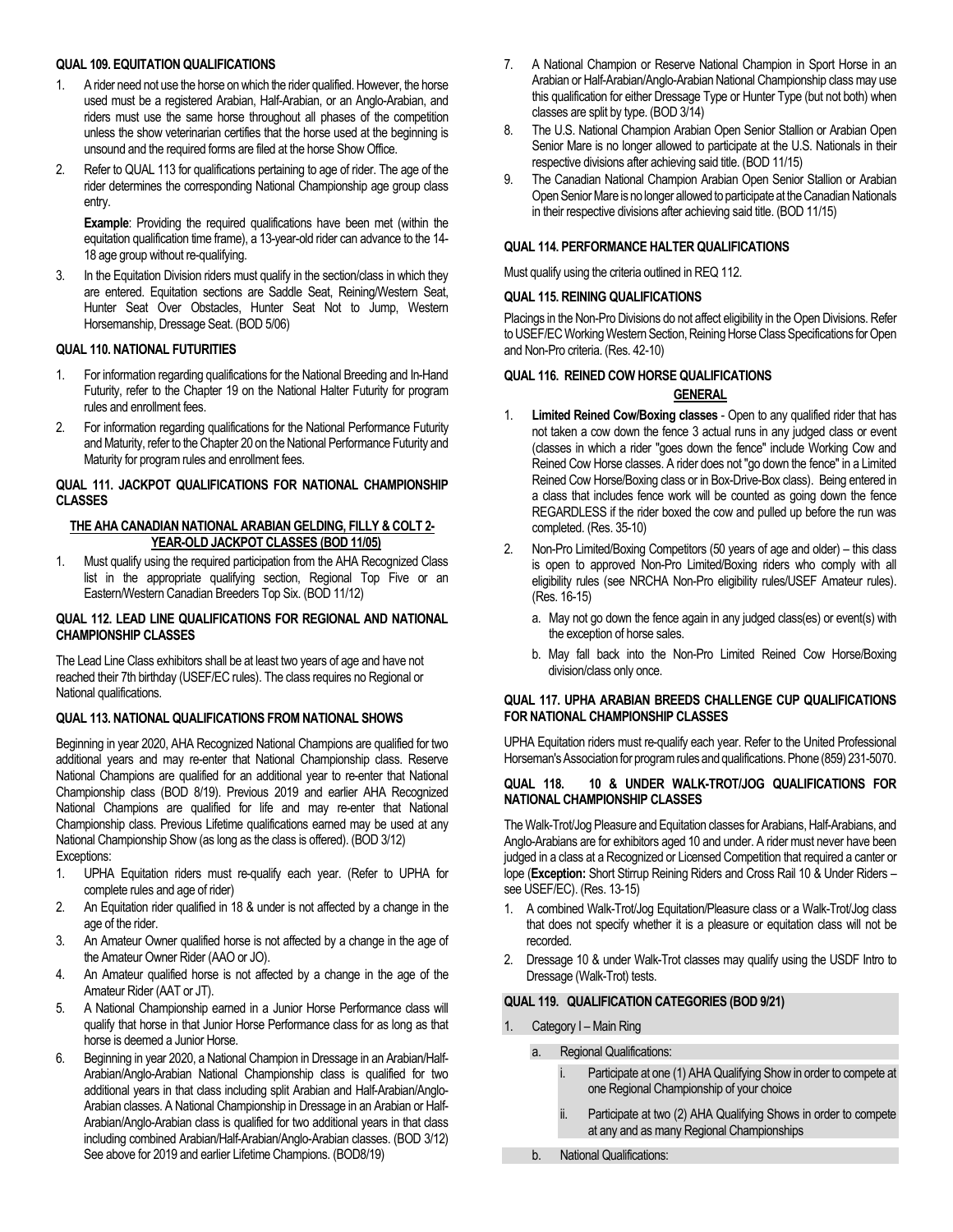- Regional Top 5 or better or participate at three (3) AHA Approved Shows (one of which may be a participation from a Regional Championship)
- 2. Category II Main Ring Exceptions/Sport Horse/Working Western (cannot receive a "no score")
	- Junior Horses (unless affected by another category below)
	- Pleasure Driving
	- Country Pleasure Driving
	- Park Horse
	- Walk Trot 10 and Under/11 & Over (Pleasure, Equitation and other)
	- Sport Horse In-Hand
	- Sport Horse Under Saddle
	- Sport Horse Show Hack
	- Reining
	- **Trail**
	- Reined Cow Horse
	- Limited Reined Cow Horse/Boxing
	- Working Cow Horse
	- **Herd Work**
	- **Cutting**
	- Ranch Riding
	- Ranch Reining
	- Ranch Trail
	- Ranch Working Cow
	- Ranch Horse Cow Work
	- Versatility Ranch Riding
	- Ranch Cutting
	- Ranch Rail
	- Ranch Horse Conformation
	- \*\* See Category IV for Youth cattle classes\*\*
	- a. Regional Qualifications:
		- Participate at one (1) AHA Qualifying Show in order to compete at any and as many Regional Championships
	- b. National Qualifications:
		- i. Regional Top 5 or better or participate at two (2) AHA Approved Shows or "Open Qualifying Shows" (for Working Western) (one of which may be a participation from a Regional Championship)
- 3. Category III Program Enrollment
	- ABS Yearling Classes (Arabian Filly/Colt/Gelding & HA/AA Filly/Gelding) – Breeding Entry only and received a Top 10 from Regional ABS Yearling class
	- ABS Sport Horse Yearling Classes Breeding Entry only
	- ABS Canadian Yearling Classes Breeding Entry only
	- ABS AAOTR Jackpots (Arabian and HA/AA Western Pl, County Pl, Hunter Pl, English Pl, Reining) – Breeding or Original Entry
	- ABS AAO Performance Halter Breeding Entry or Original Entry – must be adjudicated at Nationals in a Performance Class
	- ABS Sport Horse Under Saddle AO Jackpot Breeding or Original Entry
	- ABS Dressage Prospect Incentive Breeding or Original Entry
	- ABS Green Working Hunter Derby Breeding or Original Entry
	- Performance Futurity/Maturity/Derby program enrollment
	- Breeding/In-Hand Futurity program enrollment
- 4. Category IV Other Regional and Nationals No Qualifications
	- Youth Herd Work
	- Youth Reined Cow Horse and Limited Reined Cow Horse/Boxing
	- Carriage Driving (all)
	- **Working Hunter**
	- Hunter Seat Equitation Over Fences
	- Hunter Hack (all)
	- Jumpers
	- **Green Working Hunter**
- Dressage Seat Equitation
- 3. Category V Dressage/Western Dressage Horse/Rider must not be eliminated

## a. Regional Qualifications:

- i. Participate at one (1) AHA Qualifying Show or "Open Qualifying Show" in order to compete at any and as many Regional **Championships**
- b. National Qualifications:
	- i. Regional Top 5 or better or participate at two (2) AHA Approved Shows or "Open Qualifying Shows" (for Working Western) (one of which may be a participation from a Regional Championship)
- c. Freestyle Must have a Minimum Score of 63% in Fourth Level and below, and 60% for FEI Levels, in highest test in level or higher level.

## **QUAL 120. CLASS EXTENSIONS AND DEFINITIONS**

- 1. **Governing Bodies and Rule Books** AHA, USEF, USDF, NRHA, NRCHA, RSNC, ADS, NCHA, USTPA. Any show may hold any class that is governed by any of the Rule books or Association rules that AHA recognizes.
- 2. **Standard Definitions** Breeding/In Hand based on Horse Ages (May include specialty classes like Jackpot). All Ages, 2 & Over, 2 & Under, 1 & Under, or any age over and/or under. Yearling, 2 yrs, 3 yrs, 4 yrs, or any combination of years ( 2 & 3yrs, 3 & 4 yrs, etc.). Sport Horse may or may not be divided according to type - Dressage or Hunter.
- 3. **Divisions Based on Horse** May be restricted by specific age or open to all. Open / Mares / Stallions / Geldings / Maiden / Novice / Limit Horse / Ladies / Gentleman /Junior Horse. Sport Horse Under Saddle may or may not be divided according to type - Dressage or Hunter.
- 4. **Divisions Based on Rider/Driver/Handler Status** Amateur Owner / Amateur / Amateur Owner Trained & Shown / Select / Choice / Elite / Primetime / Maiden Rider / Novice Rider / Limit Rider. May be restricted by sex (Ladies, Gents) age groups or open to all. Note: Some descriptions above are only available to Rider's.
- 5. **Cutting** Open, Non-Pro, Novice, Rookie.
- 6. **Performance Based on Seats** All Seats may be run together, separate or a combination of types, i.e., Western, English, Country English and Hunter.
- 7. **Carriage Pleasure Driving**  Divisions / Extensions can be based on Horse (HS), Driver (RS).
	- a. Pleasure (CD & PD) Turnout, Working, Park, Reinsmanship, Freestyle Reinsmanship, Super Reinsmanship.
	- b. Combination (CD & COMB) Drive & Ride, Hunter, Sport Tandem.
	- c. Obstacle (CD & OBST)
		- 1) Specialty Time Comp -Scurry, Town & Country, Double Jeopardy, Reverse Psychology, Pick Your Route, Your Route/My Route.
		- 2) High-Point Comp Fault and out, Progressive, Gambler's Choice.
		- 3) Fault Competitions Cross Country, Fault Obstacle.
	- d. Driven Dressage (DD) Training, Preliminary, Intermediate, Arena Driving Trial.
- 8. **Combined Driving** (DC) USEF Based on level, Intermediate, Preliminary, Training.
- 9. **Working Western**  All Horse / Rider Status classes plus Limited, Bitted / Bosal - Hackamore. May also include Freestyle.
- 10. **Working Hunter Provides the maximum fence height** (Res. 8-15) Working Hunter Warm  $Up - 2' - 2'6''$ /Spread Max  $2'6''$ Working Hunter – Open, JTR, ATR, AATR - 2' Combined Working Hunter - 2'3" and 2' 6" (Classes may be combined or run as separate classes – unrated class) Modified Working Hunter - Open – 2'9" Regular Working Hunter - Open – 3'0"
	- Working Hunter Classic Open
	- Working Hunter Derby
	- Green Working Hunter Open 2'6" See USEF for eligibility requirements